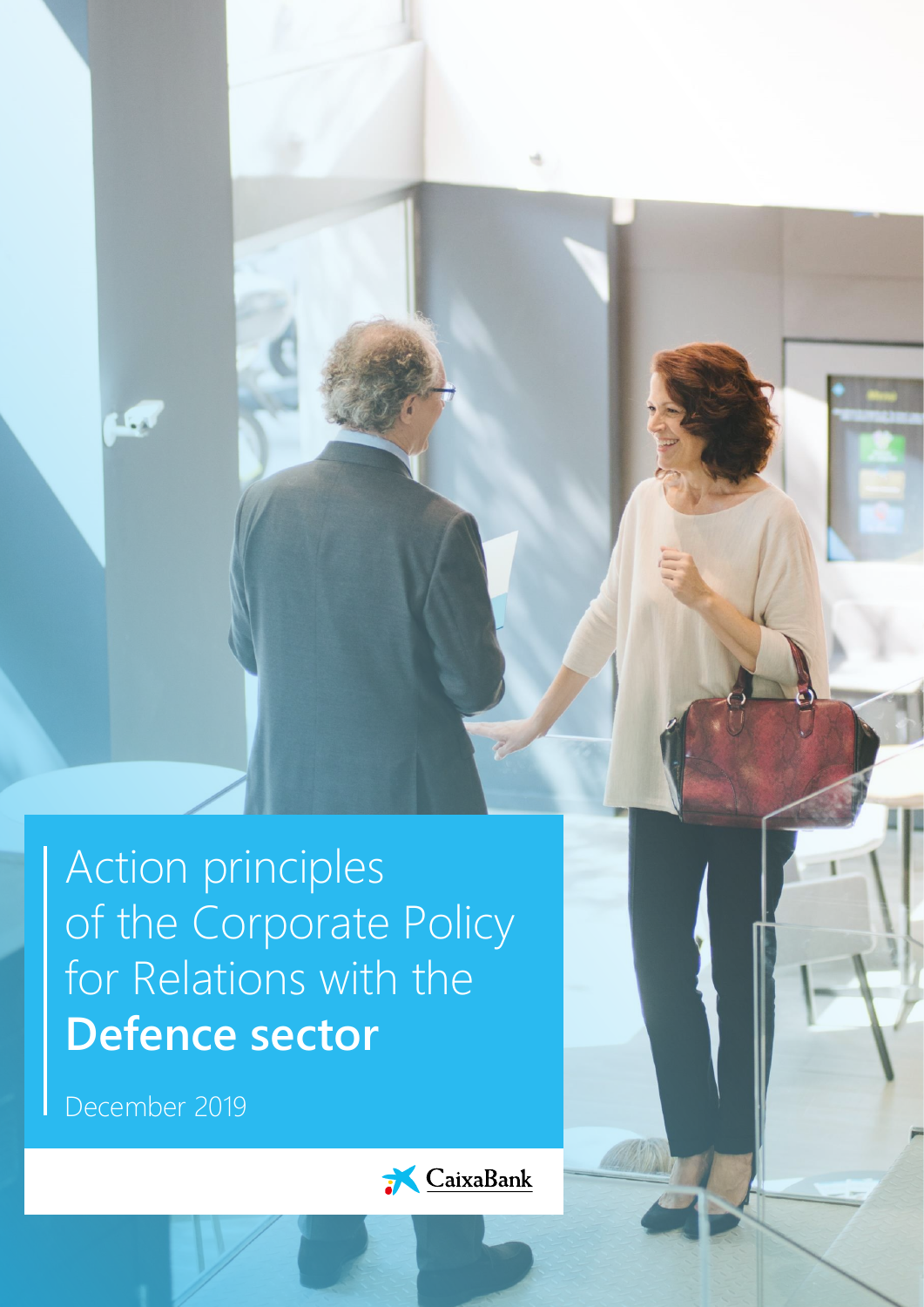

# Contents

| <b>1.</b> Introduction                   | $\overline{2}$ |
|------------------------------------------|----------------|
| 2. Purpose                               | 2              |
| <b>3.</b> Corporate Governance Framework | $\overline{2}$ |
| 4. Scope and field of application        | 3              |
| 4.1 Scope                                | $\overline{3}$ |
| 4.2 Scope of application                 | $\overline{3}$ |
| <b>5.</b> Corporate Business Principles  | 3              |
| 5.1 Regulations and reference documents  | 3              |
| 5.2 General applicable standards         | $\overline{4}$ |
| 5.3 Exclusions                           | 5              |
|                                          |                |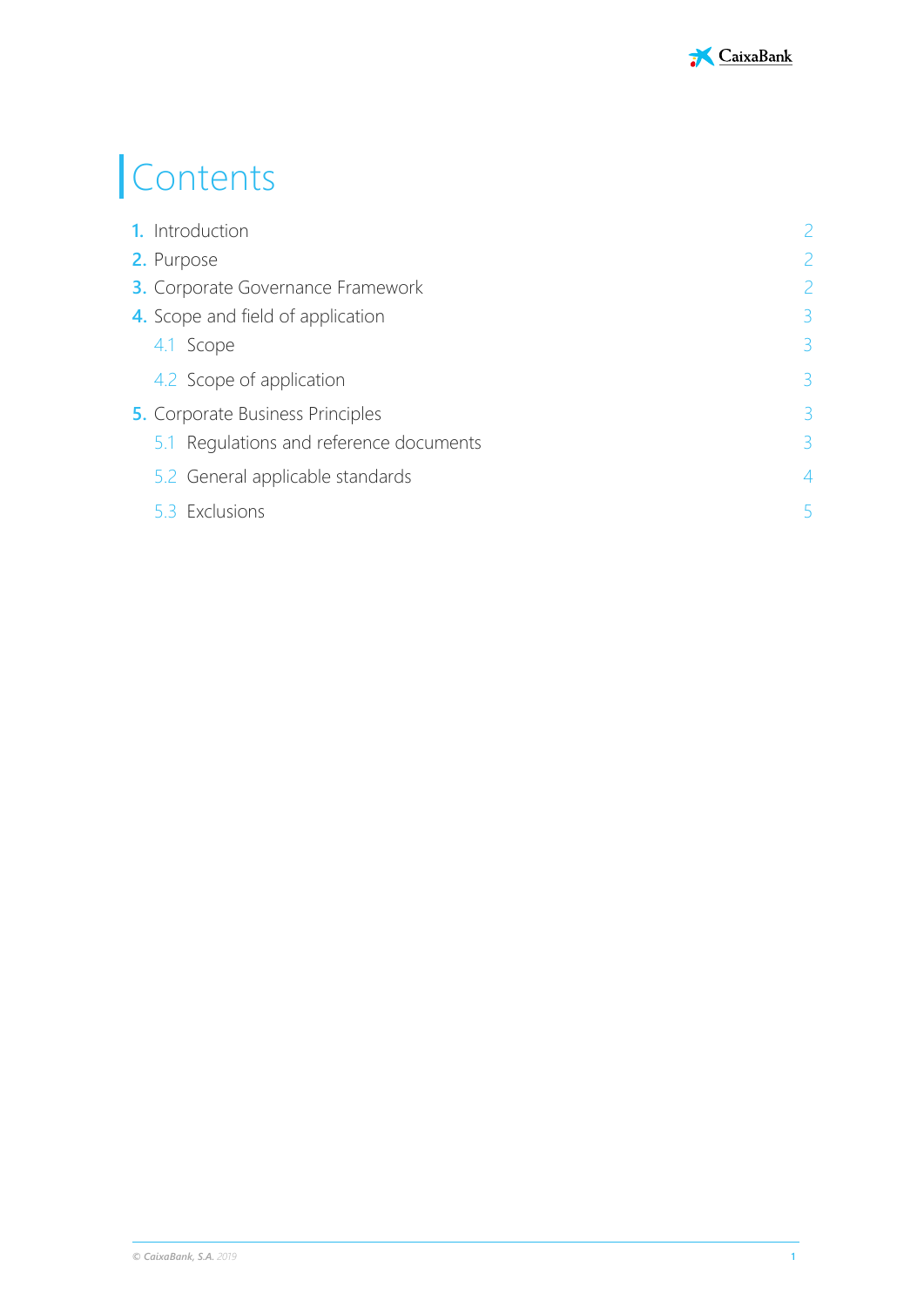

## <span id="page-2-0"></span>**1.** Introduction

CaixaBank Group (hereinafter, "the Group") carries out its activity in strict compliance with the laws in the regions in which it operates and in accordance with the most demanding ethical and professional conduct standards.

Furthermore, the Group supports and applies the ten principles of the United Nations Global Compact, which address Human Rights, Employment Rights, the Environment and the Fight against Corruption. The second principle of this Compact establishes that: "Businesses should make sure that they are not complicit in human rights abuses".

The Group recognises the right of countries to defend and protect their citizens and, as a result, to develop, produce and possess weapons to this end, as well as their financing.

## <span id="page-2-1"></span>**2.** Purpose

The purpose of the Corporate Policy of Relations with the Defence sector is to establish action principles and to delegate accountability, that must regulate Group companies, aimed at avoiding exposures at companies related to the defense sector, that do not fulfil these principles establishedby the Board of Directors.

## <span id="page-2-2"></span>**3.** Corporate Governance Framework

The Board of Directors is responsible for introducing a risk governance framework in keeping with the Group's risk appetite. This includes the dissemination of a solid risk culture, the approval of the risk appetite defined in the Risk Appetite Framework (RAF) and well-defined responsibilities for the functions of assuming, managing and controlling risks.

The Board of Directors, which bears overall responsibility for the establishment of the general strategies and policies of the Group, is responsible for the approval of these Principles and for ensuring the fulfilment of its provisions.

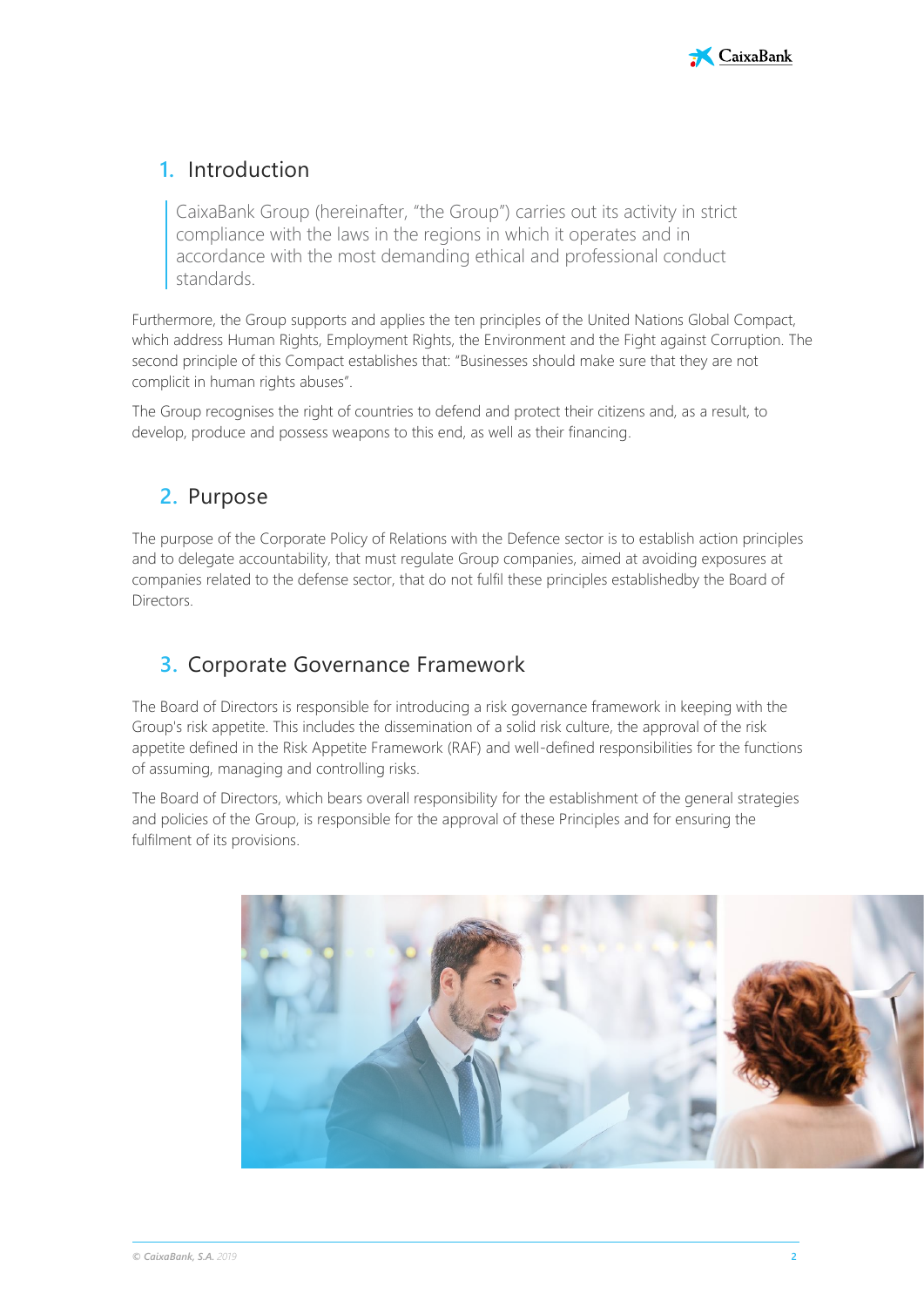

## <span id="page-3-0"></span>**4.** Scope and field of application

#### <span id="page-3-1"></span>4.1 Scope

The activities to which these Principles apply are as follows.

- All the banking and financial services provided by all Group companies.
- The investment in capital instruments and debt instruments on its own behalf (this excludes index-based management).
- Asset management on behalf of third parties (this excludes index-based management), whether in the form of capital instruments or debt instruments.

In the application of these Principles, CaixaBank receives assistance from independent advisers and/or external tools, which provide a specialised and updated vision.

### <span id="page-3-2"></span>4.2 Scope of application

The Policy to which these Principles refer is corporate, meaning it applies to both CaixaBank S.A. and its subsidiaries.

## <span id="page-3-3"></span>**5.** Corporate Business Principles

### <span id="page-3-4"></span>5.1 Regulations and reference documents

CaixaBank and its subsidiaries have different responsible policies approved by its governing bodies:

- Code of Business Conduct and Ethics
- Corporate Human Rights Policy
- Corporate Policy on Corporate Social Responsibility

These policies reflect its commitment to carrying out its activities in strict compliance with the applicable standards and in accordance with the highest ethical and professional conduct standards. Consequently, it believes that the correct assessment and management of the social and environment risks and impacts resulting from its activities are essential. Therefore, it expects its clients to comply with the highest responsible governance, transparency, social and environmental standards.

In this connection, CaixaBank recognises the following standards, initiatives, conventions and institutions:

- The United Nations' International Bill of Human Rights.
- The United Nations Global Compact.
- The Guiding Principles on Business and Human Rights of the United Nations.
- The most recent Performance Standards on Environmental and Social Sustainability released by the International Finance Corporation (IFC) at the World Bank.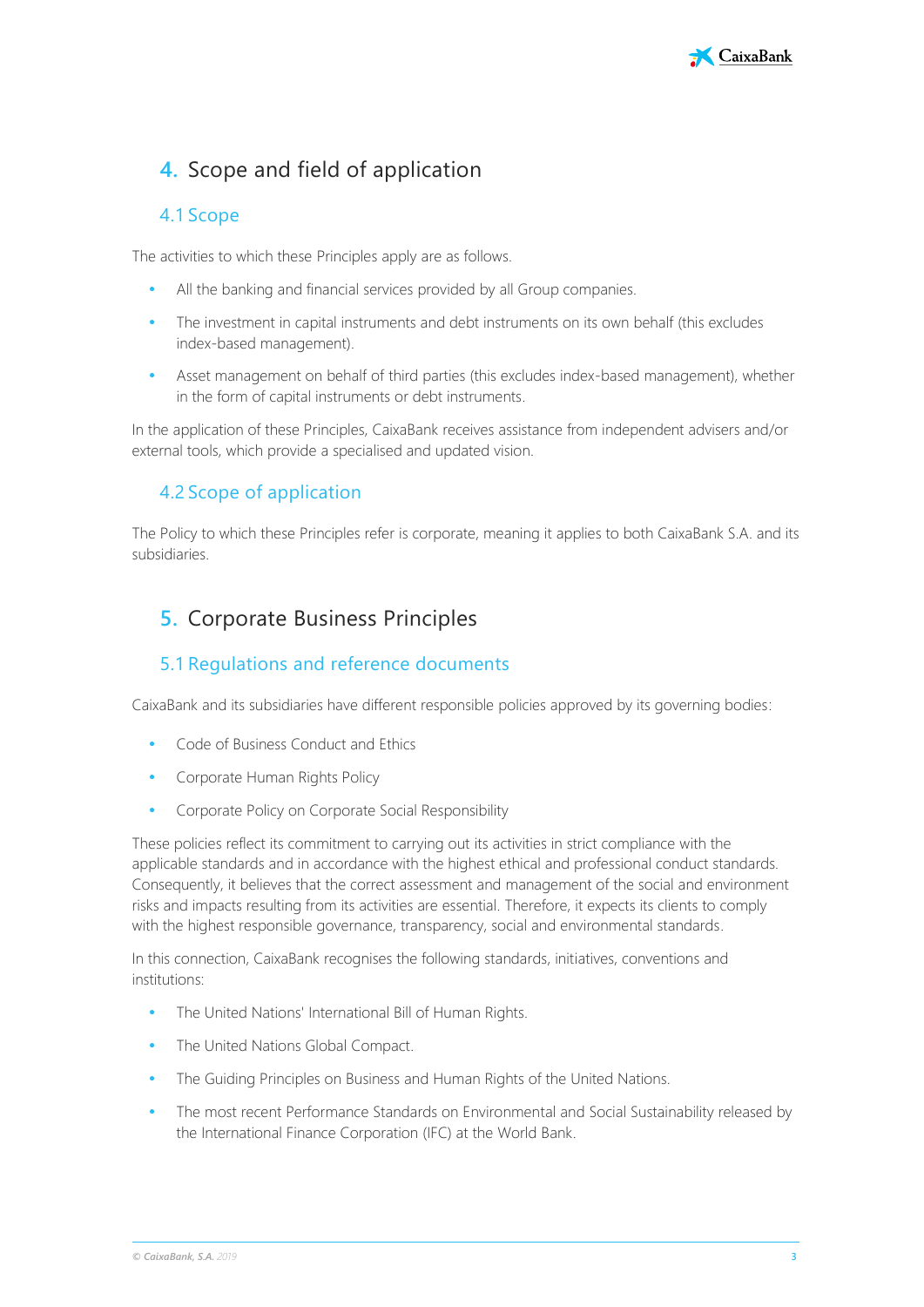

For the definition of controversial arms, CaixaBank uses the criteria included in the international agreements specified below:

- Anti-personnel mines: Convention on the Prohibition of the Use, Stockpiling, Production and Transfer of Anti-Personnel Mines (1997).
- Biological weapons: Convention on the Prohibition of the Development, Production and Stockpiling of Bacteriological and Toxin Weapons and on their Destruction (1972).
- Chemical weapons: Convention on the Prohibition of the Development, Production, Stockpiling and Use of Chemical Weapons and on their Destruction (1993).
- Cluster bombs: Convention on Cluster Munitions (2008).
- Nuclear weapons: Treaty on the Non-Proliferation of Nuclear Weapons (1968).

### <span id="page-4-0"></span>5.2General applicable standards

CaixaBank and its subsidiaries will not intervene in the defence sector when there may be a clear risk of defence material being used for repression or other serious breaches of international humanitarian law, weapons conventions and Non-Proliferation Treaties and other related standards and guidelines. In this connection, CaixaBank and its subsidiaries recognise the right of countries to defend and protect their citizens and, as a result, may maintain business relations with companies related to the defence sector whose activities are considered consistent with legitimate national security and defence strategies.

Defence material is considered, as part of these Action principles:

- Weapons (such as guns or other light weapons, bombs, missiles or rockets), with the exception of the blank firearms, sporting weapons or replicas.
- Ammunitions and explosives when put to military use (including bullets, rockets, torpedos, grenades, mines, depth charges, etc.), provided that the target is not civilian.
- Especially designed components, and essential equipment for the production, maintenance and use of conventional weapons and ammunition, as well as software or hardware related to defence activities.
- Dual-use items: any items that may be used for either civil or military purposes, when their destination is military use. For the definition of dual-use items, the CaixaBank Group follows the EU regulations on export control and dual-use material pursuant to Council Regulation (EC) No 428/2009 of 5 May 2009, amended by Commission Delegated Regulation (EU) 2016/1969 of 12 September 2016.

Generally speaking, the restrictions established by these Principles shall be applied to clients at a Group control level.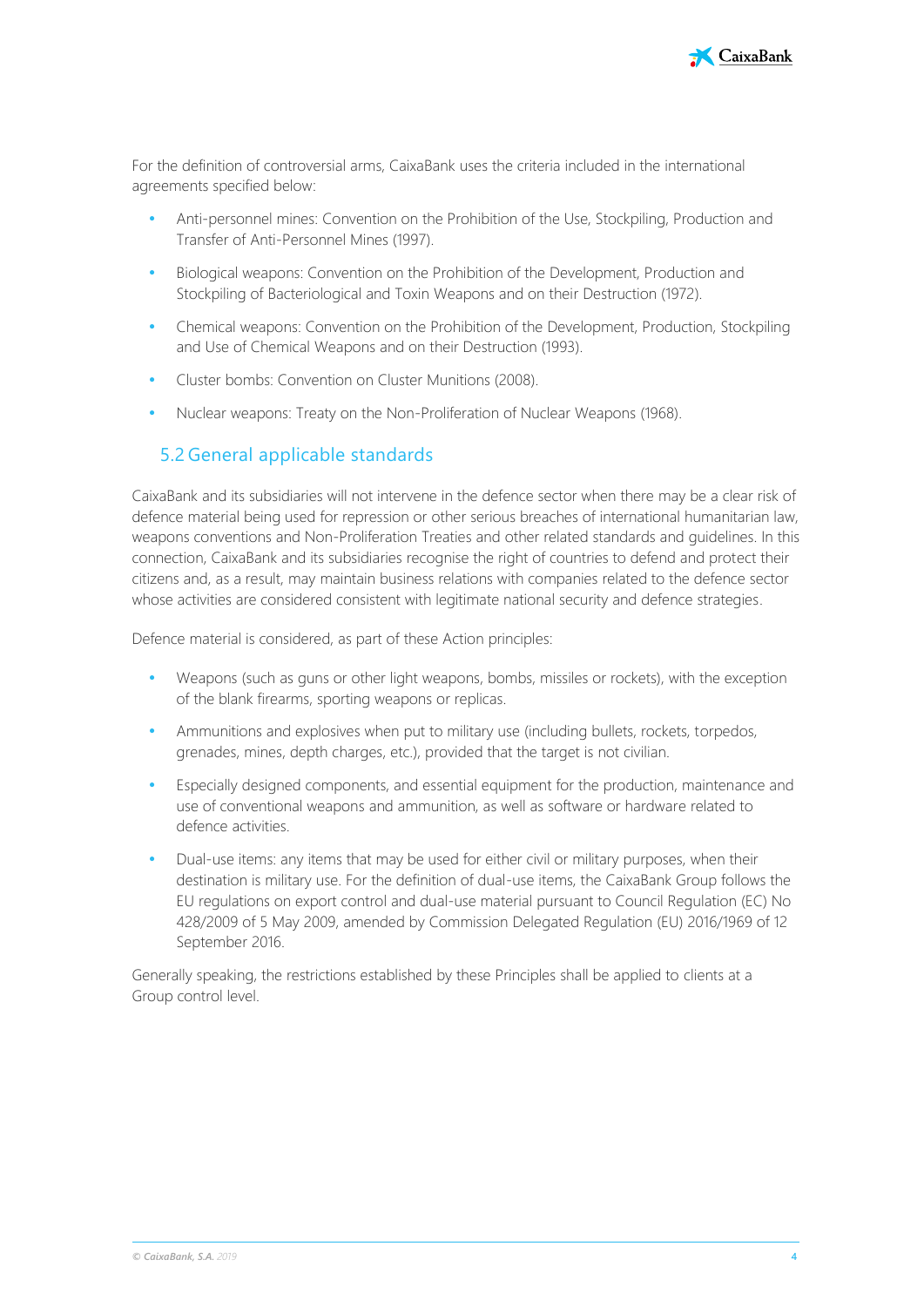

#### <span id="page-5-0"></span>5.3 Exclusions

As a general rule, the following constraints shall apply:

- **1. No Group company shall provide financial services** to companies and its economic groups with the following characteristics:
	- Companies that develop, produce, maintain or market **controversial weapons** (including their essential components). These weapons include: anti-personnel mines; biological weapons; chemical weapons; white phosphorus; cluster bombs; ammunition that contains depleted uranium, and nuclear weapons. In the case of the latter, on an exceptional basis, financial services may be provided to companies residing in countries that have ratified the 1968 Nuclear Non-Proliferation Treaty, provided that these companies carry out other additional activities to nuclear armament and they are not related to any other type of controversial weapons. Under no circumstances may operations related directly to nuclear armament or any other type of controversial weapons be financed.
	- Companies that sell weapons to countries or groups that are subject to the European Union, United States and/or United Nations arms embargo.
- **2. No financing shall be offered for new credit operations** relating to defence material (as defined in point 5.2) that fulfil any of the following requirements:
	- The end user is not a public authority, majority public shareholdings or private security companies. In the case of the latter, the exclusion shall apply when are unable to demonstrate their use by the police or security forces.
	- The aim of the operation is to trade defence material with brokers rather than end users.
	- The aim of the operation is to trade defence materials with countries where there is a high risk of human rights infringements.
	- The aim of the operation is the production, maintenance or trade of nuclear weapons.
- **3. No Group company shall invest** in the capital or debt instruments of companies producing defence material or that they develop, produce, maintain or market weaponry (including their essential components) that is considered controversial (as defined in point 1). As a result of its participation in company merger or acquisition processes, should CaixaBank assume a share in a company subject to these Action principles, it will spare no efforts in disposing of this holding as soon as possible in an economically reasonable manner.